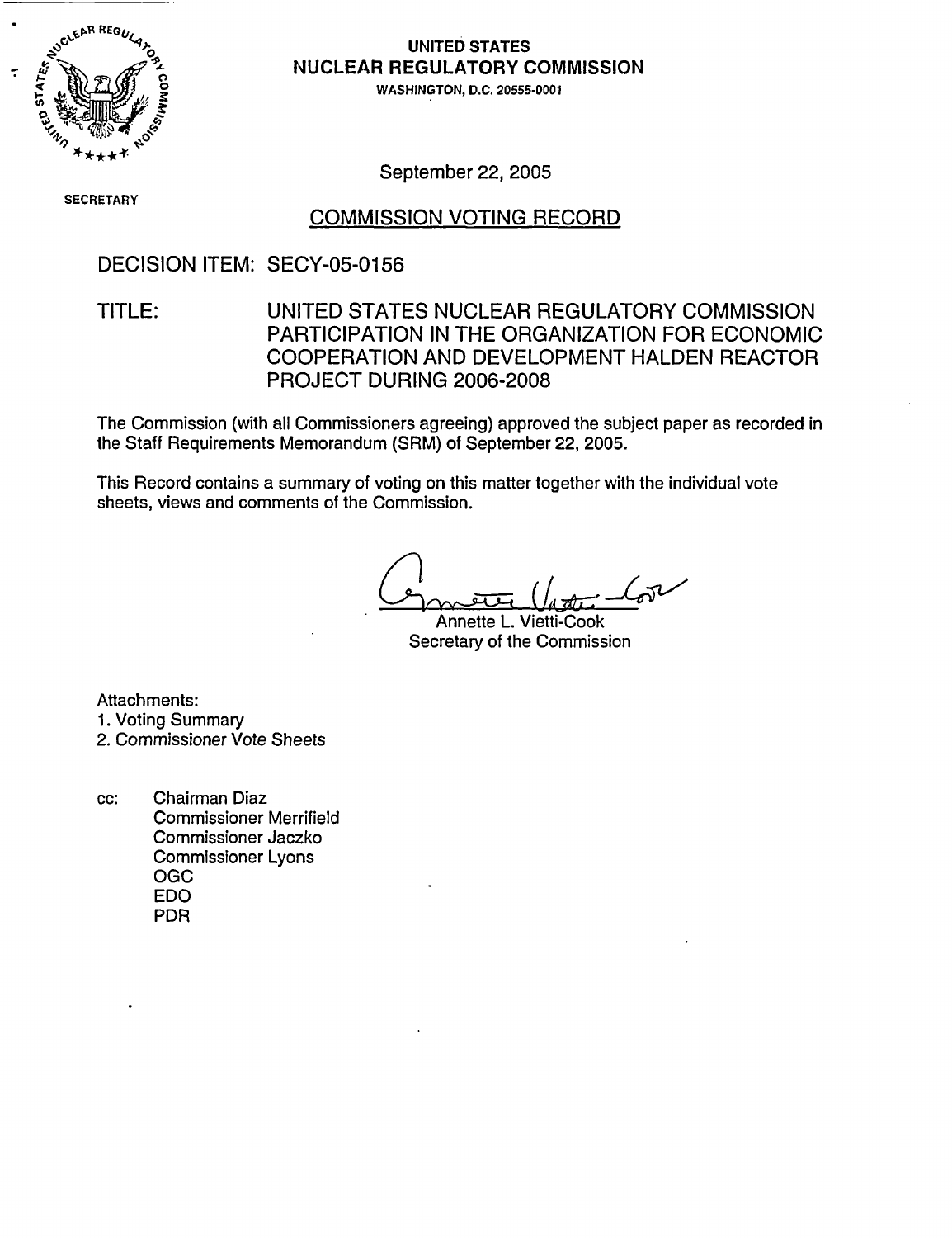

 $=$ 

#### UNITED STATES NUCLEAR REGULATORY COMMISSION WASHINGTON, D.C. 20555-0001

# VOTING SUMMARY - SECY-05-0156

**SECRETARY** 

# RECORDED VOTES

|                         | NOT<br>APRVD DISAPRVD ABSTAIN PARTICIP COMMENTS |   | DATF    |
|-------------------------|-------------------------------------------------|---|---------|
| CHRM. DIAZ              | X.                                              |   | 9/15/05 |
| <b>COMR. MERRIFIELD</b> | $\mathsf{X}$                                    | X | 9/8/05  |
| COMR. JACZKO            | X.                                              |   | 9/16/05 |
| <b>COMR. LYONS</b>      | X                                               | X | 9/13/05 |

# COMMENT RESOLUTION

In their vote sheets, all Commissioners approved the staff's recommendation and some provided additional comments. Subsequently, the comments of the Commission were incorporated into the guidance to staff as reflected in the SRM issued on September 22, 2005.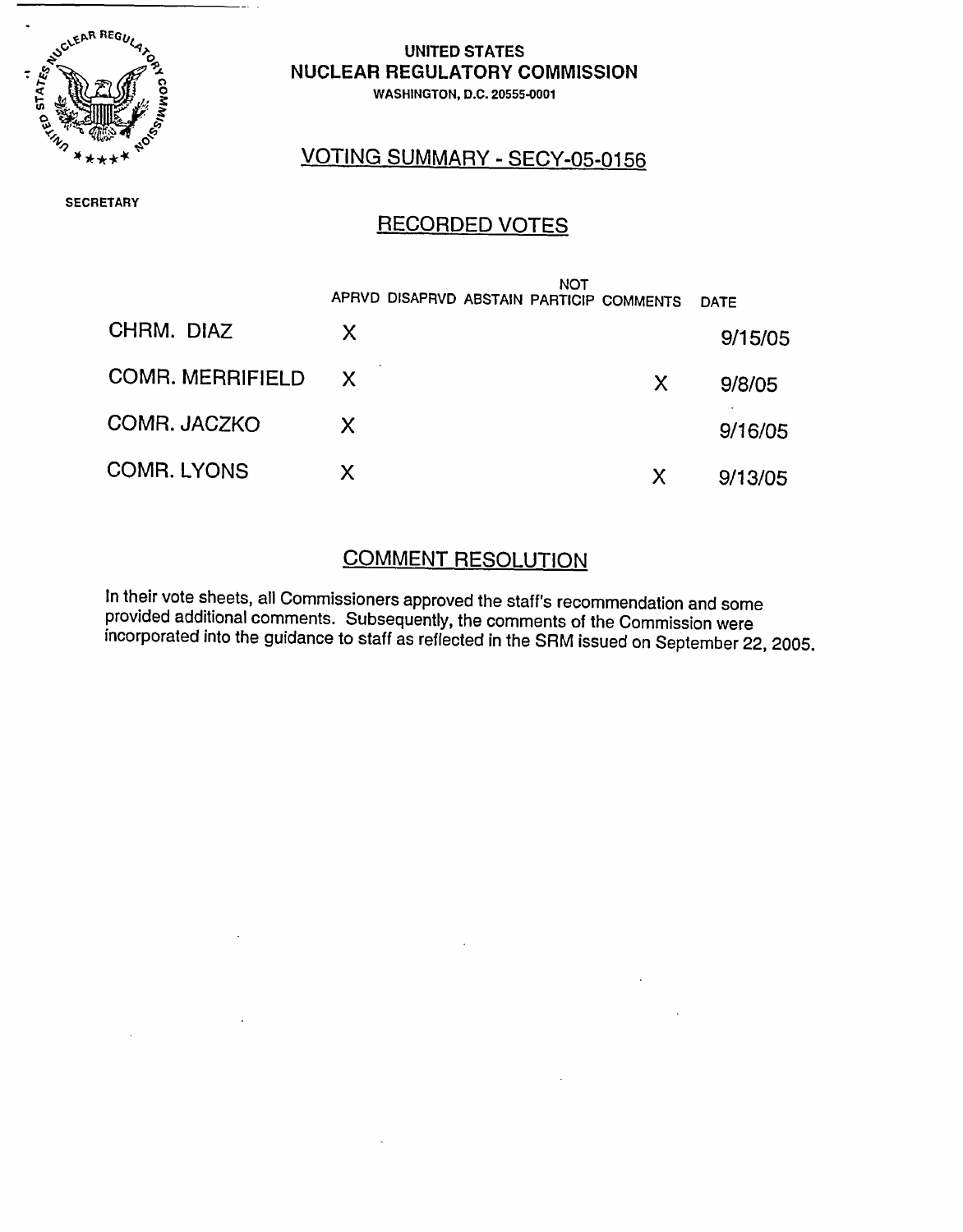### RESPONSE SHEET

Annette Vietti-Cook, Secretary TO:

CHAIRMAN DIAZ FROM:

 $\mathbf{r}$ 

SUBJECT: SECY-05-0156 - UNITED STATES NUCLEAR REGULATORY COMMISSION PARTICIPATION IN THE ORGANIZATION FOR ECONOMIC COOPERATION AND DEVELOPMENT HALDEN REACTOR PROJECT DURING 2006-2008

Approved xx(u)Disapproved \_\_\_\_\_\_ Abstair Not Participating. COMMENTS: **NOLE** 

SIGNATURE 1  $/5,0$ **DATE** Entered on "STARS" Yes  $\frac{1}{10}$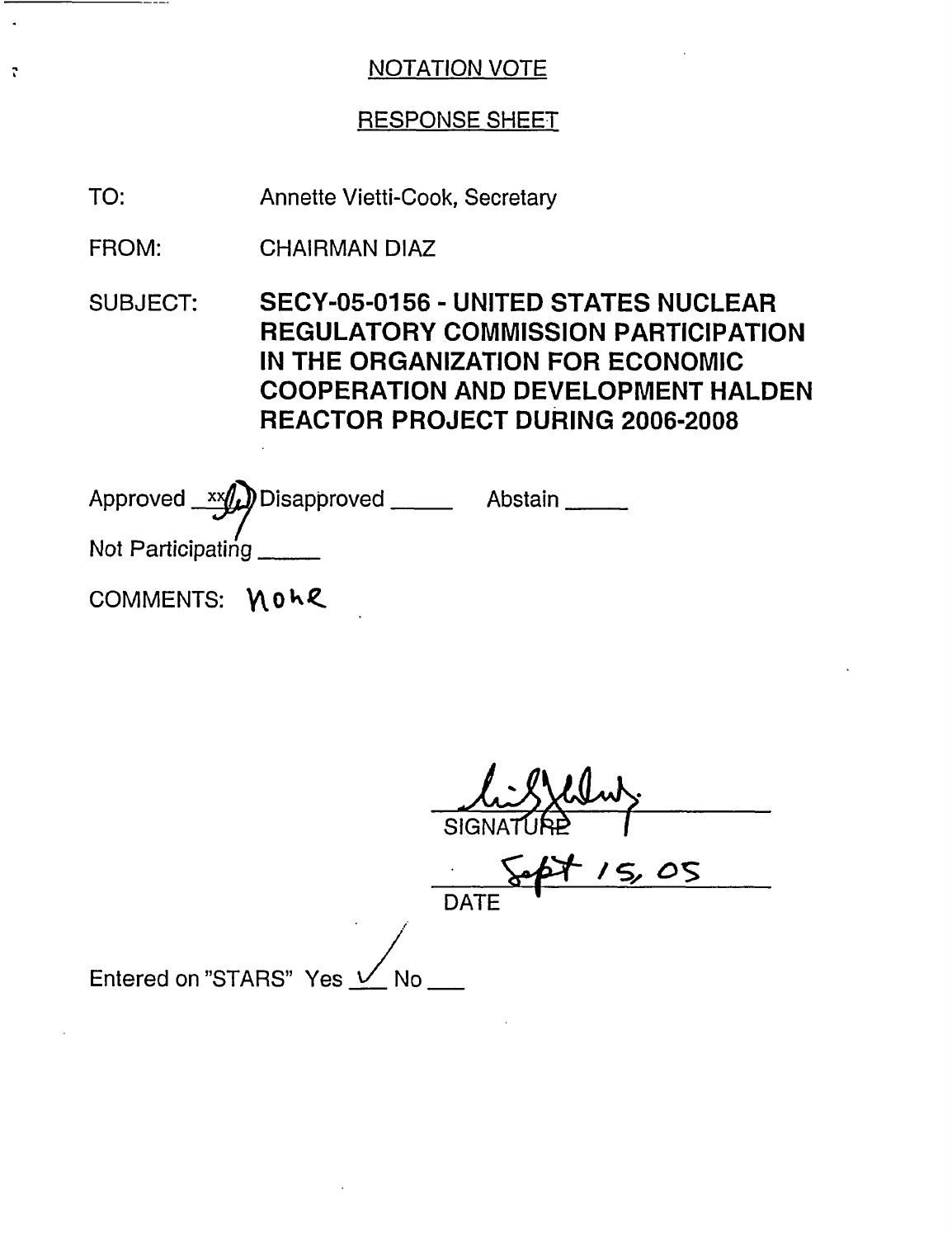## RESPONSE SHEET

Annette Vietti-Cook, Secretary TO:

 $\mathbf{r}$ 

COMMISSIONER MERRIFIELD FROM:

SUBJECT: SECY-05-0156 - UNITED STATES NUCLEAR REGULATORY COMMISSION PARTICIPATION IN THE ORGANIZATION FOR ECONOMIC COOPERATION AND DEVELOPMENT HALDEN REACTOR PROJECT DURING 2006-2008

| Approved <u>// Disapproved</u> |  |                    | Abstain _____ |
|--------------------------------|--|--------------------|---------------|
| Not Participating ____         |  |                    |               |
| <b>COMMENTS:</b>               |  |                    | ٠             |
|                                |  | attached comments. |               |
|                                |  |                    |               |

 $\mathscr{D}$ 

SIGKTATURE DATE /

Entered on "STARS" Yes  $\angle$  No  $\Box$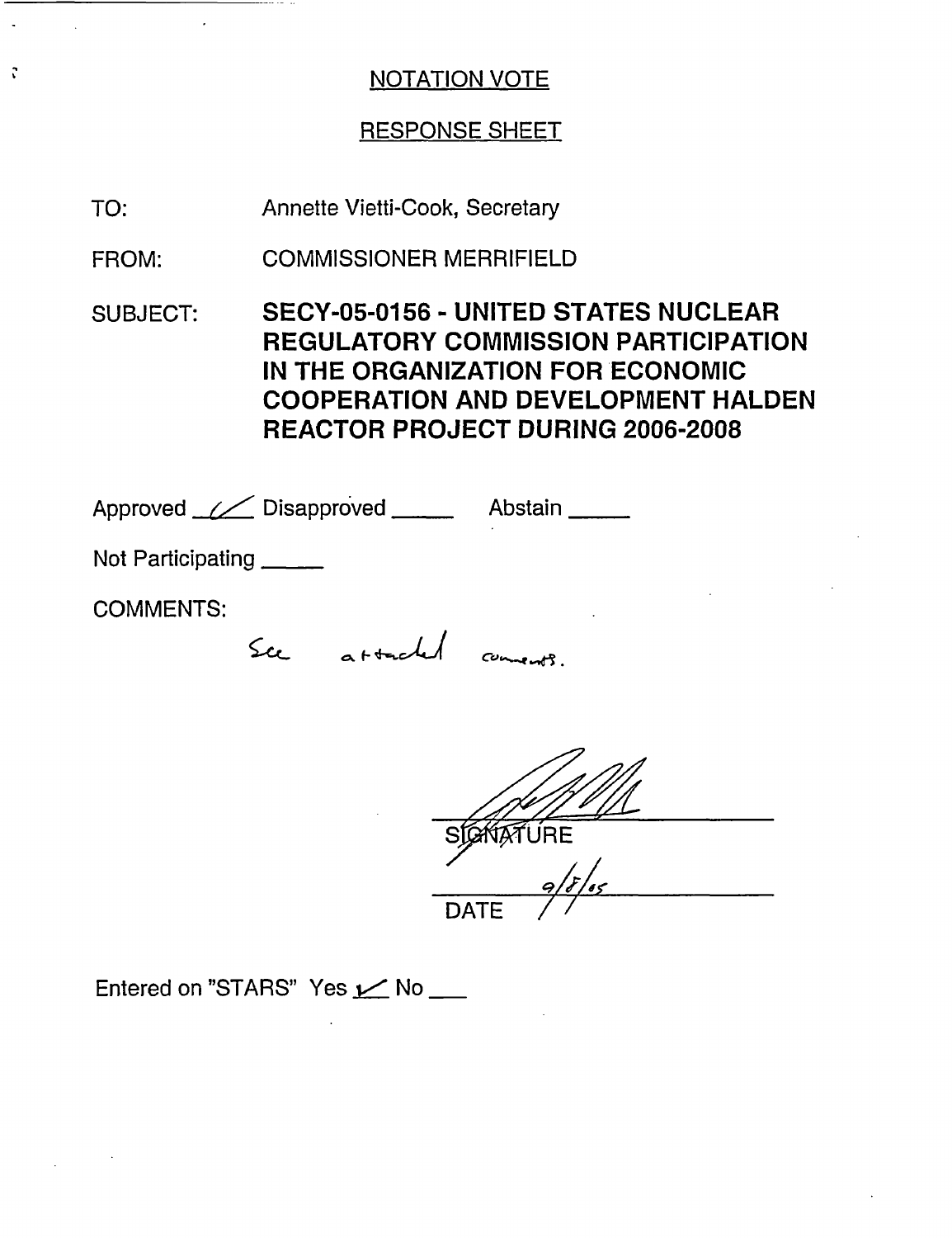#### Commissioner Merrifield's Comments on SECY-05-0156

I approve the staff's recommendation to continue participation in the Halden Reactor Project (HRP) through FY2008. I believe the benefits from the multinational-funded research being performed in the areas of nuclear fuels; nuclear reactor materials and performance; the testing, development, and analysis of digital instrumentation and control systems; human factors research; and human reliability analysis; will help the NRC prepare for the future by evaluating new designs and technologies for use by both the current fleet and new reactors. Sharing the research costs with 19 other countries for the HRP programs is an efficient use of NRC resources that derives significant rewards for only a modest investment.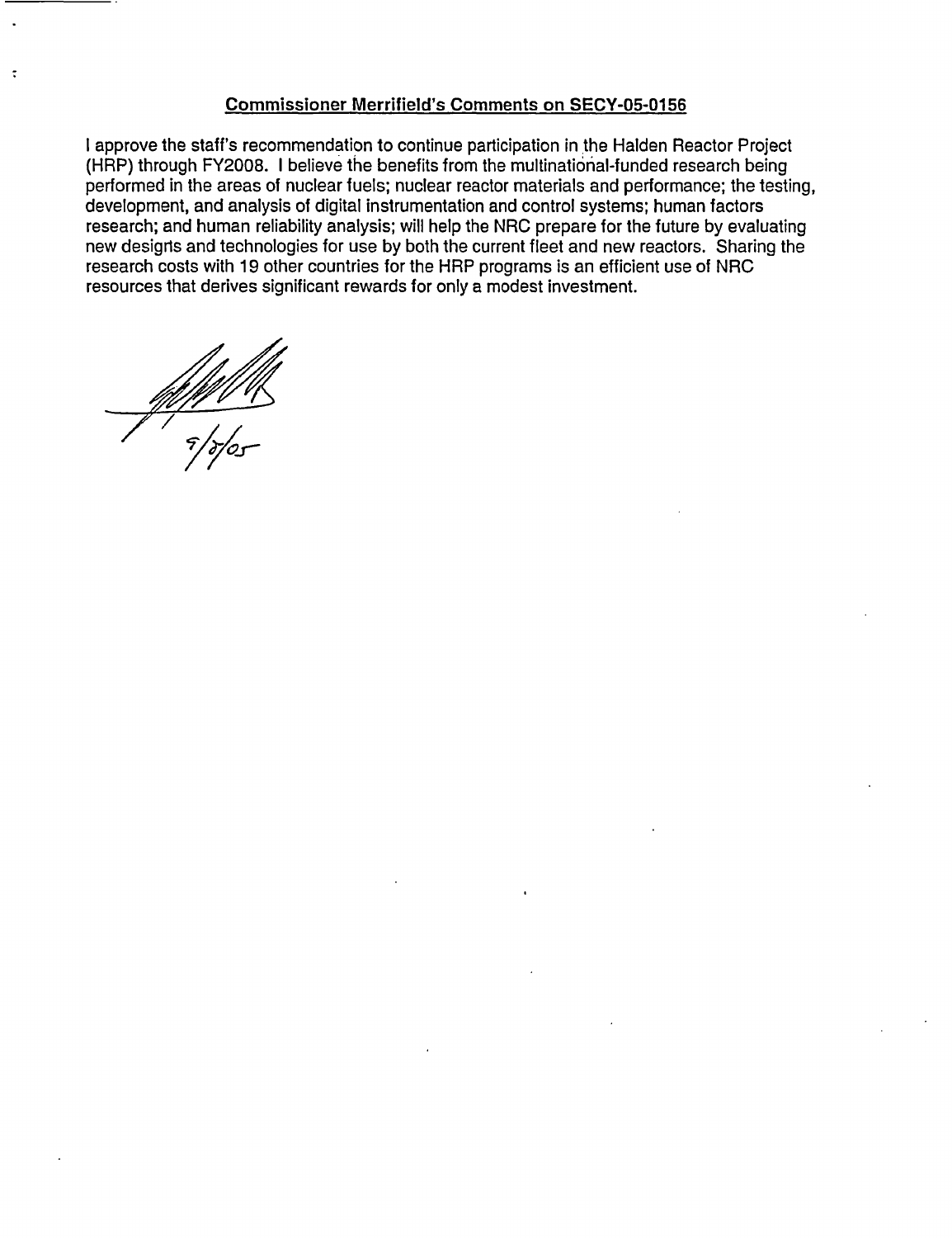# RESPONSE SHEET

Annette Vietti-Cook, Secretary TO:

COMMISSIONER JACZKO FROM:

SUBJECT: SECY-05-0156 - UNITED STATES NUCLEAR REGULATORY COMMISSION PARTICIPATION IN THE ORGANIZATION FOR ECONOMIC COOPERATION AND DEVELOPMENT HALDEN REACTOR PROJECT DURING 2006-2008

Approved X Disapproved Abstain

Not Participating

COMMENTS:

**NATURE** <u>مما / | ک</u> DATE

Entered on "STARS" Yes  $\times$  No \_\_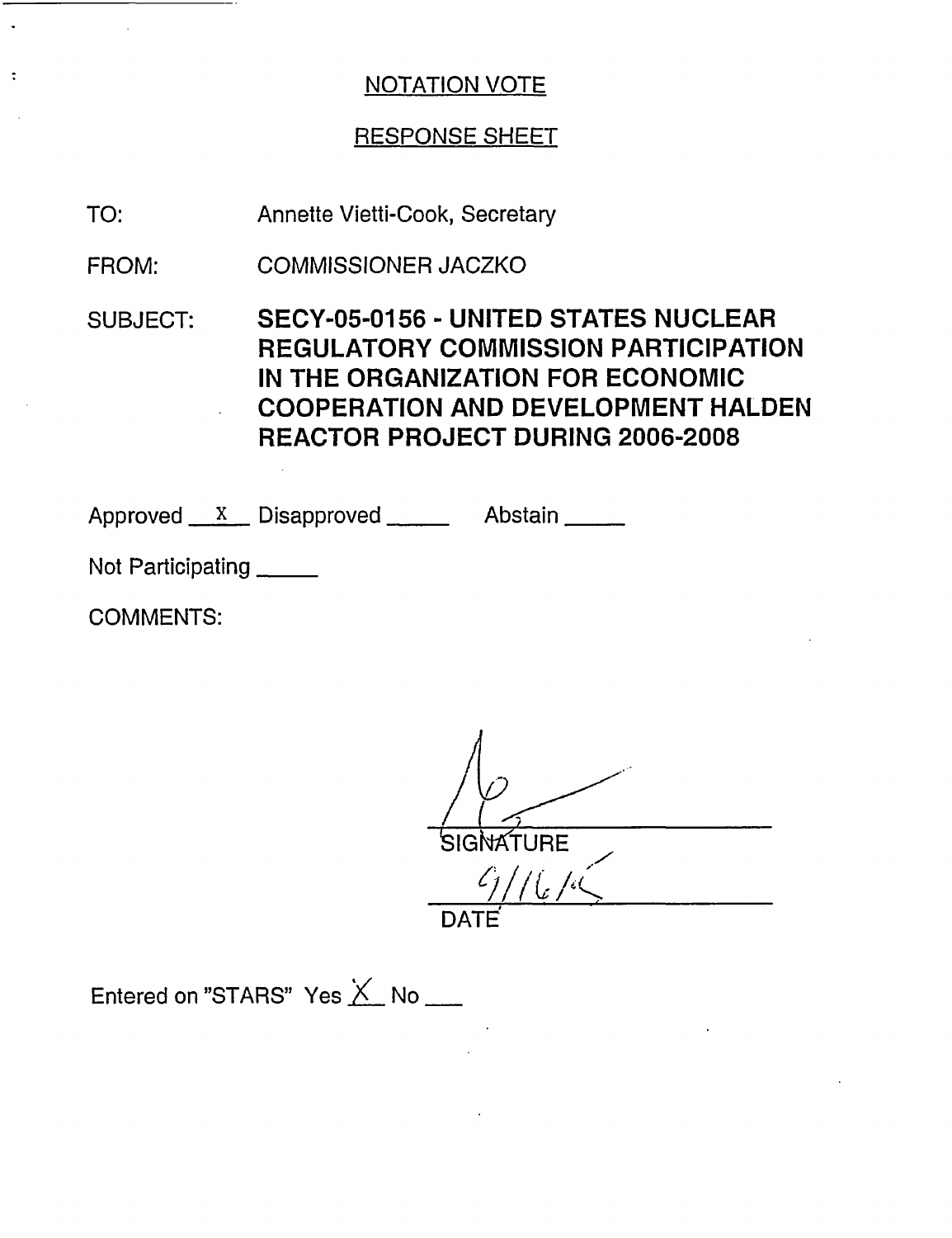#### RESPONSE SHEET

Annette Vietti-Cook, Secretary TO:

COMMISSIONER LYONS FROM:

SUBJECT: SECY-05-0156 - UNITED STATES NUCLEAR REGULATORY COMMISSION PARTICIPATION IN THE ORGANIZATION FOR ECONOMIC COOPERATION AND DEVELOPMENT HALDEN REACTOR PROJECT DURING 2006-2008

Approved x Disapproved Abstain

Not Participating

COMMENTS:

See attached comments.

Peter B. Lyons SIGNATURE

 $9/\sqrt{3}/05$ **DATE** 

Entered on "STARS" Yes \_\_ No \_\_